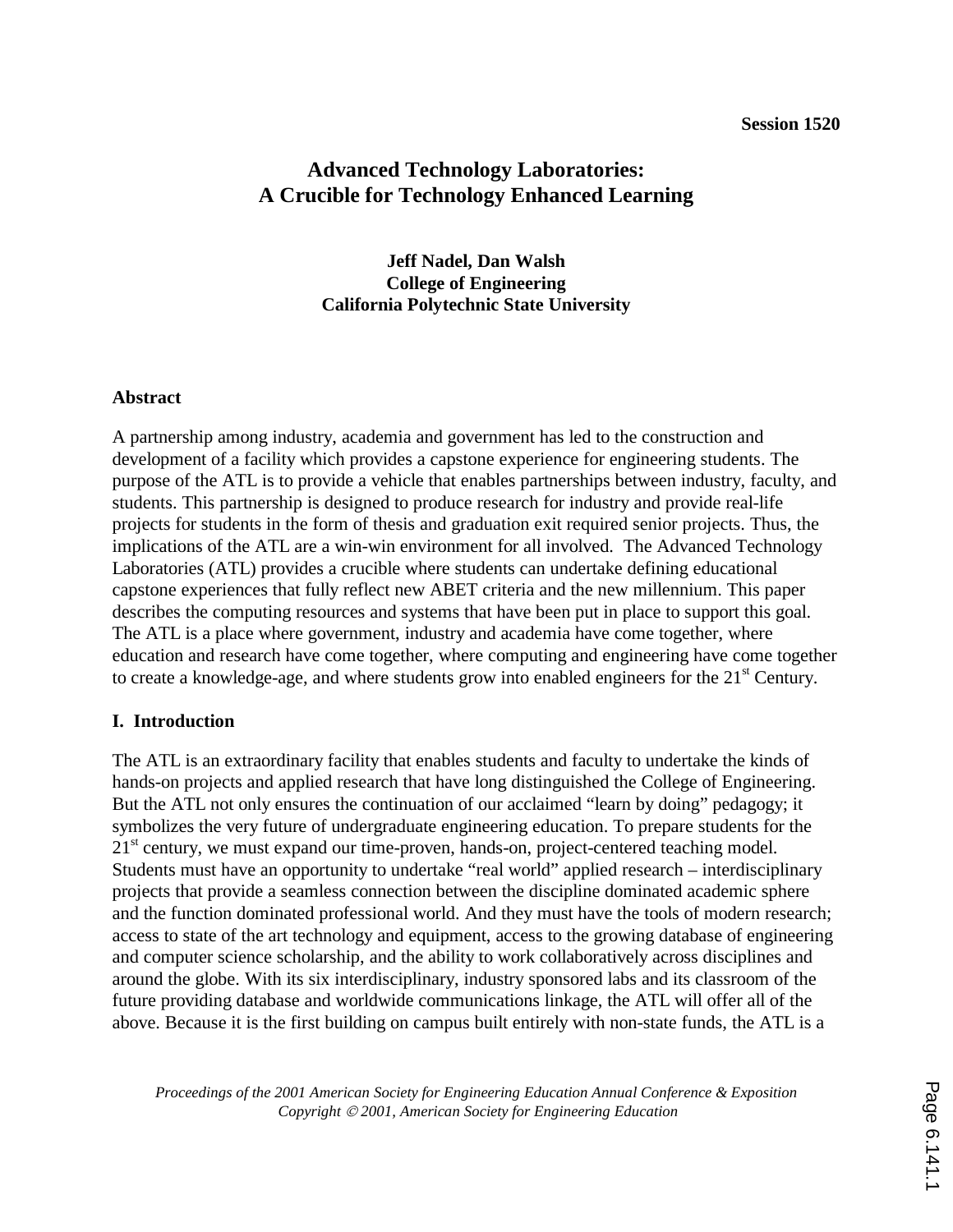stunning testament to the importance of industry partnership in sustaining our laboratory-based curriculum.

Recently, advances in computing technology have created the opportunity to bring massive computing resources to bear on engineering problems. Algorithms have been developed to bring computing into engineering synthesis, not simply data acquisition and analysis. Computing systems hold the promise of renewing education itself, not simply by changing delivery modes, but by allowing us to more clearly understand and couple to human learning mechanisms. In the 1990's, computing brought us the information age – and computing revolutionized the communications industry. In the next decade computing and engineering will combine to create a knowledge age – where computing will be fully integrated into engineering infrastructure. In this paper, we discuss the computing technology which have helped to create this timely learning environment. The ATL has placed the future of engineering education in view and within reach.

### Historical Perspective

The educational process for engineers in the United States post 1950 was dramatically affected by the experiences of World War II. The technical demands of the war for new developments made clear the shortcomings of engineering education at that time. The Hammond Reports (1940, 1944) and Grinter Report (1955) stressed that "engineers required a deeper understanding of fundamentals that could be applied broadly, and less emphasis on current technical practice". These reports, when coupled with a growing awareness of the rapid growth of knowledge, the ever accelerating pace of technological advances and the complex and intertwined social, economic and technical relationships evolving in society, led to drastic alterations in engineering curricula. Engineering education attempted to integrate physical science, mathematics, engineering science, social science, economics, humanities and analysis in an unprecedented attempt to accomplish both breadth and specialization in a four-year degree. Because of this effort, several key exposures were eliminated. At many institutions, the unintended victims of this effort were integration and synthesis, engineering design, engineering process, laboratories and device centered approaches to education.

This flaw in engineering education manifested itself in economic trial. Throughout the 1970's and early 1980's, U.S. industry, in almost every sector, was being battered by international competition. Foreign companies capitalized with more innovative design, more agile manufacturing, greater productivity, higher quality and lower prices. Part of the problem was an engineering education system that graduated students with an inadequate understanding of the engineering process. They lacked an ability to convert engineering knowledge into real gains for society. In the ensuing twenty years, what has evolved is a partnership between government, industry and academia to the benefit of each and to the benefit of society.

The new era presents many opportunities for the engineer. The rapid pace of technological innovation impacts engineers directly, bringing new power and responsibility. Post cold war international politics brings different conflicts and new partnerships. The blurring of the distinctions between defense and commercial industries creates vast new possibilities. Markedly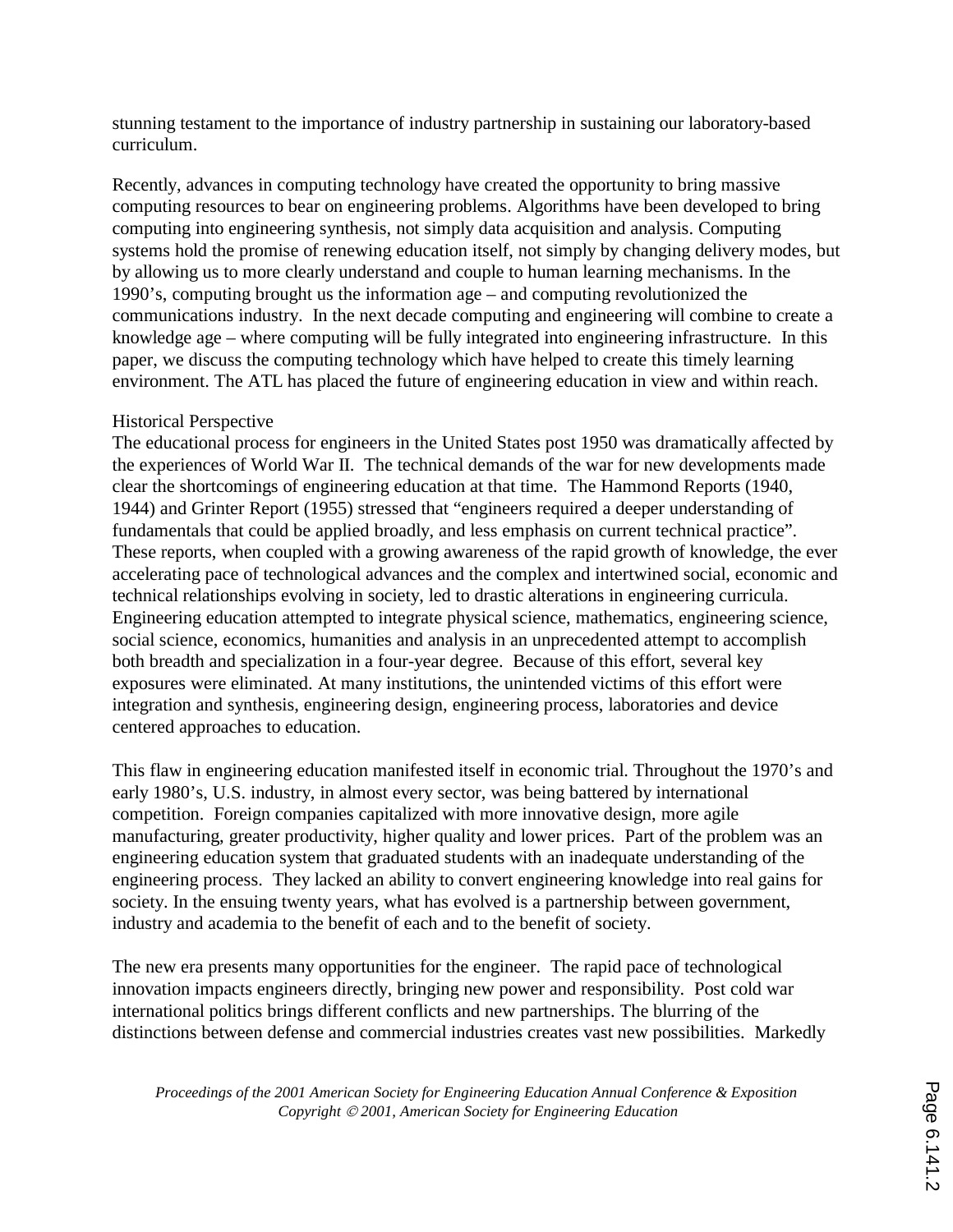improved global communication and low-cost computing power diminish the importance of national boundaries.

Clearly, as reflected in ABET 2000 Criteria, nascent engineers must be exposed to systems integration and synthesis as well as engineering science and analysis. They must practice problem forming as well as solving. They must be able to design and to realize products. To be successful, engineers will need to have facility with intelligent technology to enhance creative opportunity. They will also need the ability to manage complexity and uncertainty, to function as productive members of teams, and to be sensitive in and to interpersonal relationships. The emphasis in engineering education programs must shift from a dedication to course content to a more comprehensive view. It must focus on the development of human resources and the broader educational experience in which the individual curricular parts are connected and integrated. We must place emphasis on the development of students as emerging professionals with the knowledge base and capability for life-long-learning. We must engage students in engineering from the day they matriculate and make the study of engineering more attractive, exciting and fulfilling. Engineering students must be given the opportunity to experience the defining activity of engineering, to design - create something that has never been. They must learn to design to meet the full range of objectives encountered in actual practice. They must understand manufacturing and construction and have the ability to realize products. They must be able to create and operate complex systems. They must understand physical constructs and the economic, social, political and international context in which engineering is practiced. Finally, they must be committed to "life-long-learning". The ATL, and the partnerships it provides, creates a vehicle to accomplish many of these objectives

"Education is important not from a business standpoint but because it's the right thing to do. We need to make sure students have the tools to prepare for the information age." Kim Jones, Vice President, Sun Microsystems

# **II. ATL Concepts**

The ATL is an independent facility designed to provide for students a hands-on "learn by doing" environment. The purpose of the ATL is to provide a vehicle that enables partnerships between industry, faculty, and students. This partnership is designed to produce research for industry and provide real-life projects for students in the form of thesis and graduation exit required senior projects. Thus, the implications of the ATL are a win-win environment for all involved. Industry, faculty and students work in tandem to create a greater educational experience. Industry gets inexpensive educated talent that is equipped to hit-the-ground-running on their current projects and issues. Students and faculty get current and future state-of-the-art projects that give an immediacy and relevance to augment their traditional studies.

## **III. Industry and Faculty**

The ideal environment for a student to understand theoretical engineering concepts are through industry example. The concept that industry and CENG faculty partner to create an environment that promotes real-life student engineering project involvement and education. The partnering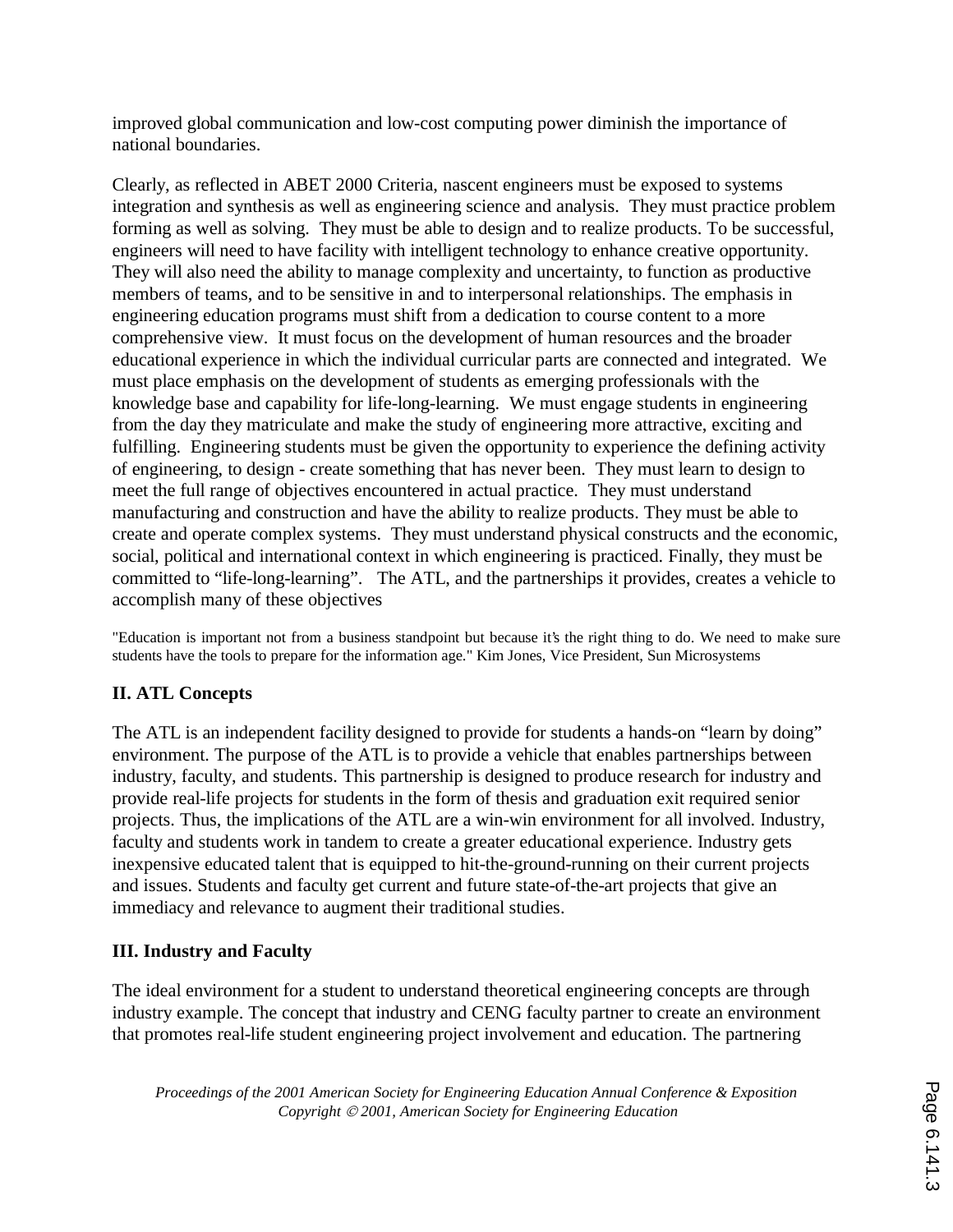between industry and faculty is an ongoing function of a restructured educational model. The partnering relationship focuses the restructured educational model into a relevant laboratory in which both sides of the partnering relationship acquire cooperative knowledge transfers.

## **IV. Vehicle Requirements**

The ATL is the vehicle to produce the next level engineering graduate. It provides a unique environment that is specific to engineering research only. There are no faculty offices or traditional classrooms in the facility. The ATL is made up of various laboratories that create an educational research model that enable the student and faculty to focus on the projects specified by their industry sponsors. Within the ATL are a number of components that allow the research process to flourish.

- Space The ATL consists of more than 17,000 square feet of state-of-the-art applied research space divided into six main interdisciplinary laboratories. These research laboratories enable the students and faculty to plumb real-life-engineering projects.
- Technology Sun Microsystems has generously donated computing technology within the ATL. These computing resources consist of seven servers, a tape library for data archiving, and approximately 100 workstations scattered throughout the building.
- Communication infrastructure The Sun Microsystems computers are networked together using switched 10/100BaseT Ethernet hubs and category 5 cable. This infrastructure is connected to the campus backbone via a 100 MB fiber FDDI connection.

# **V. Use of Communications / Computing Technology in the ATL**

The network design of the ATL was to insure fast computer networking capability. A minimum specification of switched 100BaseT hubs and category 5 cabling was designed to each network faceplate in the facility. Each room has at least one pair of network access ports installed. Most of the building network infrastructure was designed using external cable conduits thus allowing for easily accessible communication upgrades -- as technology evolves with a modicum installation expense and educational downtime. With the fast networking available, students and faculty have access to applications and data stored on the multiple Sun Microsystems Servers within the ATL. The necessity of fast networking infrastructure allows users instantaneous access to data and applications from servers as if it was accessing this information on the local computer. In addition, the network design fit the network requirements of Sun Microsystems's Sun Ray appliance computers. These appliance terminals require an independent switched 100baseT network. The Sun Ray's were segmented off from the building network through the Sun Ray server. In the Sun Ray server, multiple network cards allow communication between the Sun Ray appliance and the server and the server acts as a network router allowing access to the rest of the campus computing infrastructure and the Internet.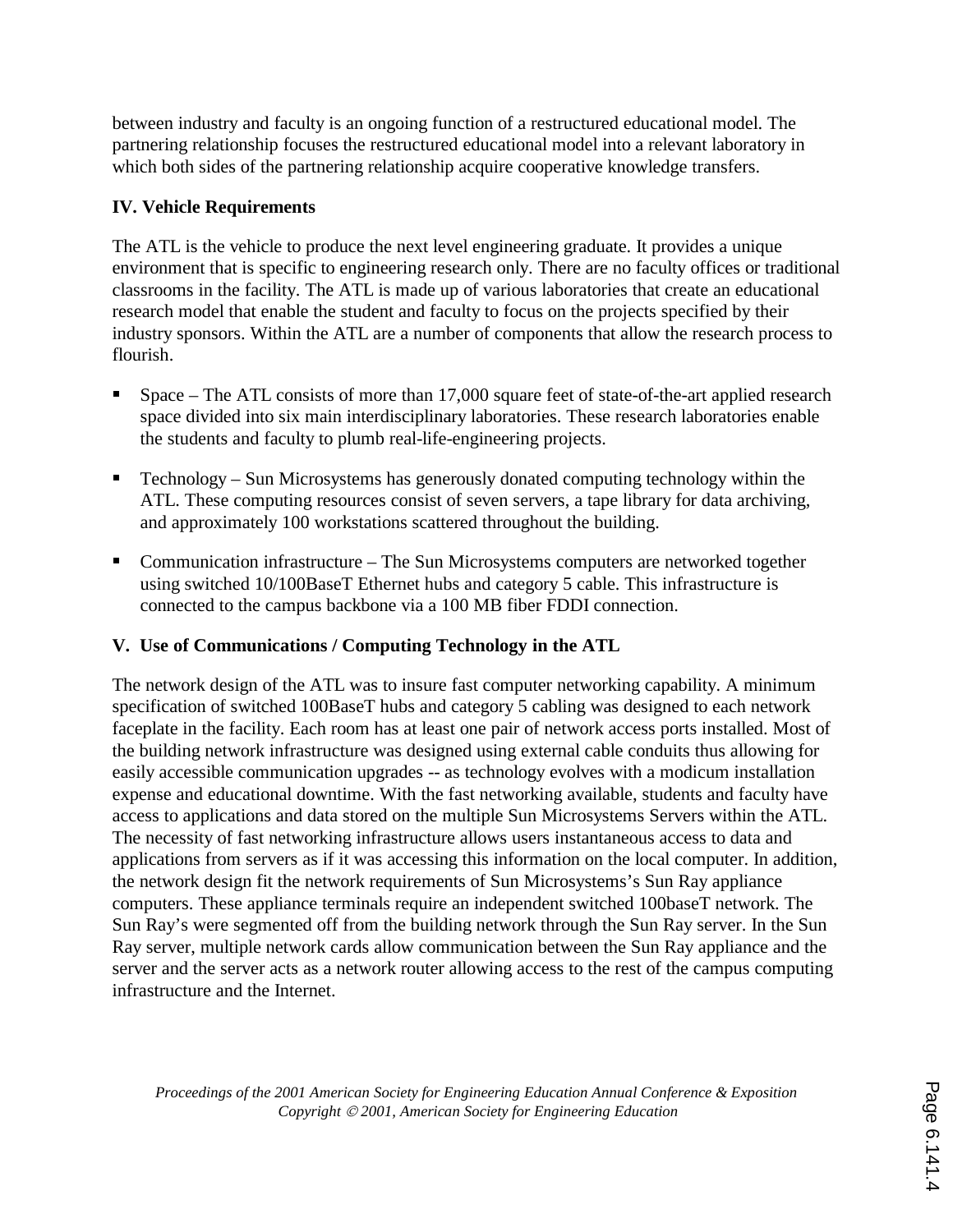

## **VI. Use of Sun Rays**

The Sun Ray appliance is a compact, plug-and-work device, which features Sun's Hot Desk technology. Hot Desking provides session mobility, which means users are no longer tied to a particular desktop; a plus for these terminals is that they are quiet, unlike the typical personal computer. By using the Sun Microsystems Smartcard, a new concept that lets you jump from machine to machine within a workgroup and pick up where you left off. Simply insert your personal Smartcard into any Sun Ray on the network and you're back exactly where you were before, with the same screen, files and applications open. It doesn't matter where you are in the lab; the terminal you put your Smartcard into is yours. Thus, it works well for students with complex schedules. If a student starts working on a project and has to leave for class, the student can continue where he left off regardless of the terminal he was working on last.

The ATL's centralized Sun Ray lab allows the faculty and students to utilize any of the available machines to conduct their research and documentation. In addition, because the applications are centrally administered, maintenance on the Sun Ray systems is minimal which makes them economically effective.

Here are some of the benefits the Sun Ray's plays into as a student resource within the ATL:

- Flexible user environment. Smart cards let users access their sessions securely from any desktop unit within the Sun Ray workgroup. This enables the student to move from computer to computer without reconfiguring and rearranging the computing environment.
- Leverages shared resources. By sharing the processing capabilities of the Sun Ray server and centrally loaded applications users can access a vast array of engineering applications.
- No administration or maintenance needed on desktop. The operating system is centrally maintained.

## **VII. Sun Multiprocessor Workstations**

The ATL also consists of Sun Microsystems Ultra workstations. Single (Sun Microsystems Ultra 10), dual (Sun Microsystems Ultra 60), and quad (Sun Microsystems Ultra 80) processor workstations are available for students and faculty to use.

The SunUltra workstation is perfectly designed for the student or faculty member who requires high performance and multiprocessing (MP) capability. Ultra 60 and 80 workstation also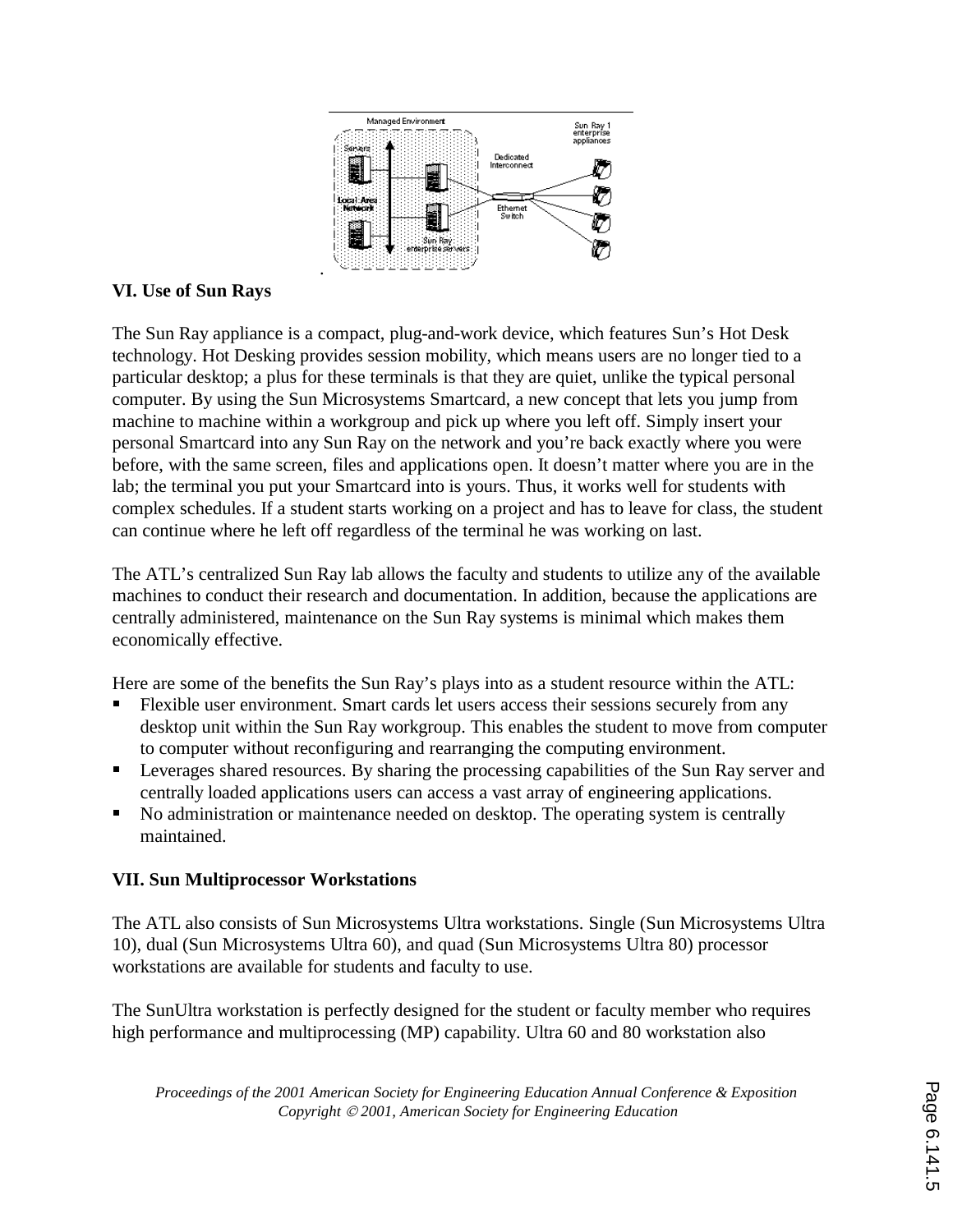addresses users needs with graphics-intensive applications. Some of these Sun Ultra workstation include SunPCi cards. The SunPCi card allowed dual technologies in one computer box. We can supply one box, one keyboard and one monitor running two different operating systems natively. In our case Solaris 8 and Windows 2000 Pro were installed. These workstations also have access with the ATL's server farm.

# **VIII. Server Farm**

The ATL consists of seven Sun Microsystems servers. Three of those servers are dedicated to main computing functions; file server, Sun Ray server, Web server. The remaining four servers are clustered as a server farm. A server farm allows multiple servers to be available for high capacity number crunching. Sun Microsystems solution to this multiple server clustering uses Sun Gridware Engine software. Sun Gridware Engine software allows students and faculty to augment their desktop with additional cycles to get complicated computing processing done more quickly.

## **IX. Switched Fast Ethernet Networking Infrastructure**

Switched 100 Mbps Ethernet from the server to the switch is the preferred interconnect configuration because it provides the highest collision-free performance. A 100 Mbps switched Ethernet configuration provides sufficient bandwidth for the most demanding bandwidth-intensive applications and helps ensures the highest quality expectations are met for each desktop.

## **X. W.M. Keck Engineering Education Research & Development Center**

The W.M. Keck Lab is a key component of the ATL. It is an open access non-disciplinary engineering laboratory. Engineering students who use this lab work with faculty and an industry sponsor to utilize computing resources and this learning space to develop their research /thesis /senior project. These resources consist of Sun Microsystems Sun Ray appliances, Sun Microsystems Ultra 10 computing resources - student are also be given access to the Sun Microsystems server farm for data storage and high capacity numerical and graphic analysis. The Keck Lab also has video teleconferencing and presentation technology available. Students and faculty who wish to communicate with their industry sponsors can use this resource.

## **XI. Use of Technology to Further Goals**

The ATL is not a traditional open access facility and access to the ATL's facility and resource are typically secure. Thus, the College has procured and installed an access control system. This system plays several functions within the ATL. One is to provide access to all entry points such as the lobby and each of the laboratories. In addition, since the facility deals with private industry and technology, security features are utilized with in the system. If an unauthorized person accesses an area, Campus Police are dispatched and the violators are either expelled or arrested. Also, this system includes an access tracking system. The College can identify usage of a laboratory for